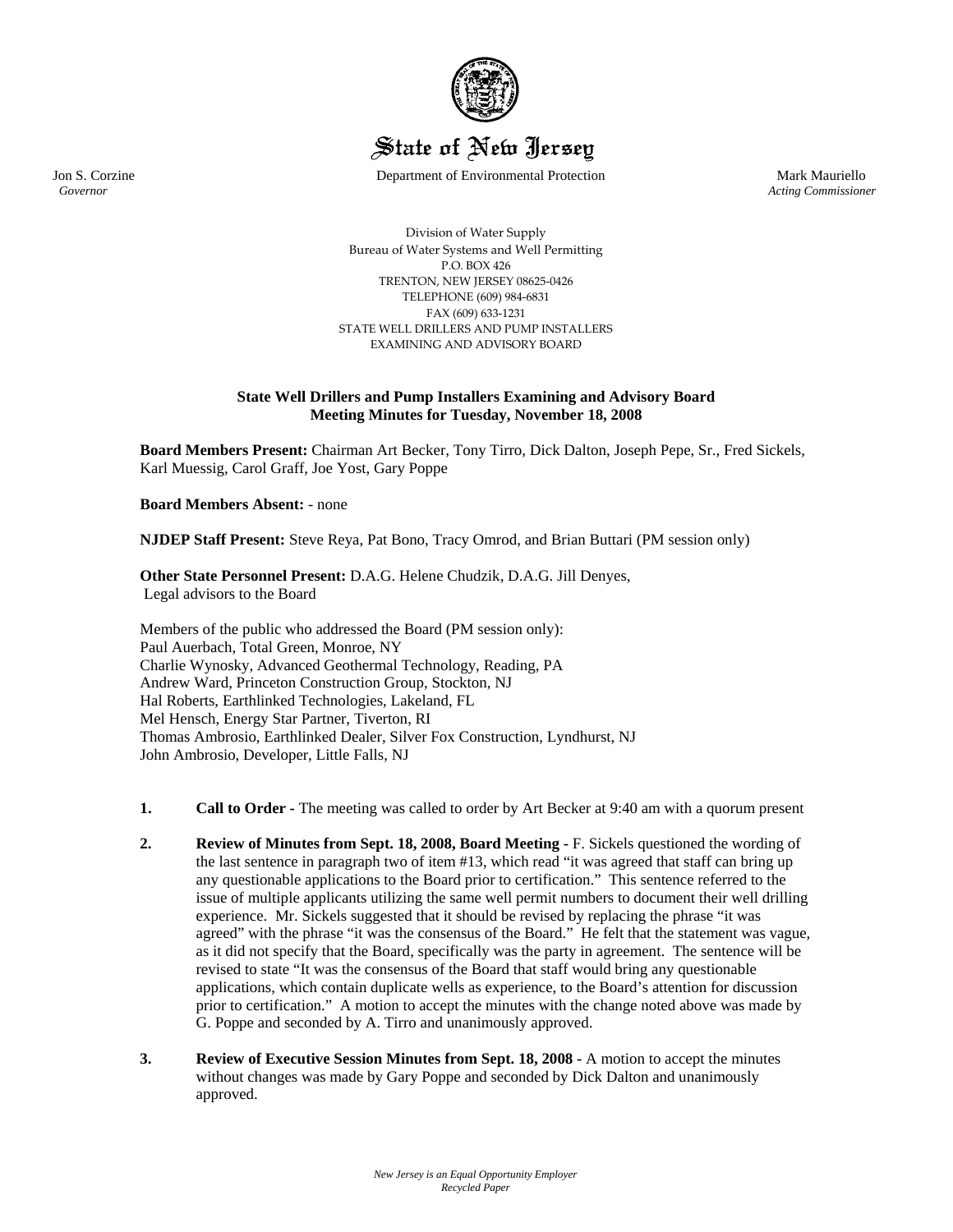- **4. Discussion of proposed 2009 Board Meeting Dates –** A motion to approve the proposed dates for the 2009 Board meetings was made by J. Yost, seconded by K. Muessig and unanimously approved. The meetings will be scheduled as follows: January 27, 2009, March 19, 2009, May 21, 2009, July 16, 2009, September 17, 2009 and November, 19, 2009. S. Reya said that he would grade the December exams and email the results in a spreadsheet for email certification. He did not want the applicants to have to wait until early February to receive their exam results. H. Chudzik stated that the Board had done so in the past and could do so again provided they followed up the email certification with a formal motion at the meeting.
- **5. Review and Certification of Applicants for the December 9. 2008 Pump Installer, Soil Borer and Monitoring Well Driller exams –** A motion to approve the Pump Installer exam applicant list was made by R. Dalton, seconded by J. Pepe and unanimously approved. A motion to approve the Soil Borers exam applicant list was made by G. Poppe, seconded by T. Tirro and unanimously approved. A motion to approve the Monitoring Well exam applicant list was made by K. Muessig, seconded by G. Poppe and unanimously approved.
- **6. Review and Certification of Scores from the October 7, 2008 Master, Journeyman and Journeyman B Well Driller Exams** – A motion to approve the Journeyman B well driller exam scores was made by A. Tirro, seconded by J. Yost and unanimously approved. A motion to approve the Journeyman Well Driller exam scores was made by J. Yost, seconded by D. Dalton and unanimously approved. A motion to approve the Master Well Driller exam scores was made by F. Sickels, seconded by J. Yost and unanimously approved. The passing rates for the exams were as follows: Journeyman B- 31%, Journeyman B-25% Master-67%,

# **7. Licensing Topics –**

# **Alan Uminski-Lapsed Soil Borer Certification**

S. Reya introduced the issue of Alan Uminski's Soil Borer certification. Mr. Uminski's July 8, 2008 letter was discussed at the September 18, 2008 meeting and the issue was deferred, as legal council was not present at the September meeting. Mr. Uminski originally wrote to the Board stating that at the time he received his Soil Borer Certification (January 19, 1990), the certification was "**perpetual** never requiring renewal." He also noted that he was not given the opportunity to be grandfathered into the Soil Borer License, through payment of the required fee, as the Department failed to notify him of the change to his certification status. After contacting the Bureau, he was reportedly informed that the address listed in the Bureau's records was "unknown." Therefore, Mr. Uminski requested that his license be reinstated. Bureau staff was also to look into past precedent that had been set, with regard to a lapsed certification. It was not clear whether an individual could have a license "reinstated" if the individual had perpetual certification and was not notified of a grandfathering process.

 Mr. Reya discussed how the November 15, 2005 Board Meeting minutes detailed a similar issue, in which the Board agreed that the regulations do not provide an avenue for license reinstatement without passing the required exam. It was also noted that the Department sends out notification of the regulation adoption as a courtesy, however, it is the individual's responsibility to remain apprised of regulatory changes and requirements.

 D.A.G. H. Chudzik agreed that it would be consistent with both the regulations and Board precedent to deny the request to reinstate the license. She did, however, note that the Board could allow him to sit for the exam, as the apprentice requirement is no longer in effect. S. Reya brought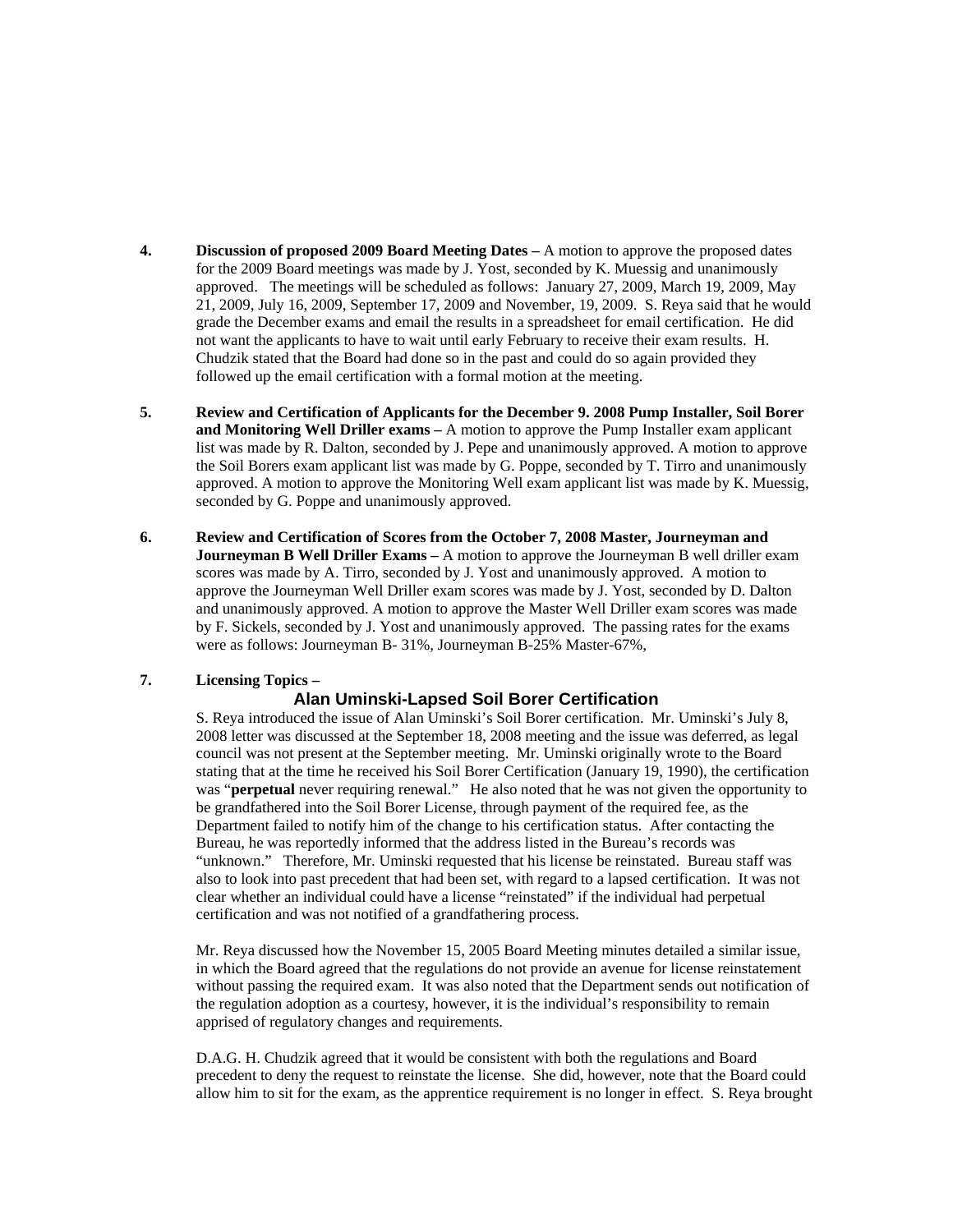up the fact that Mr. Uminski would not be able to provide two references (one of who is licensed), or the one required permitted boring (over fifty feet in depth). His letter stated that he is employed by Lockheed Martin and conducts work under the EPA Office of Solid Waste and Emergency Response Directive 93557-03. According to Mr. Uminski, the EPA has taken the position that permit acquisition is not required for superfund sites. Since Mr. Uminski was previously certified by the state, it was the determination of the Board that he could sit for the exam, without providing the specified work experience documentation. F. Sickels suggested that the Board waive the deadline for the application, which would allow him to sit for the December 9, 2008 exam. It was stipulated that he would have to submit an application by December, 2009. Further, the Board agreed that the application could be faxed in for staff to review, and ultimately mail in the hard copy with the required application fee. The motion to waive the application deadline and allow him to sit for the exam was made by F. Sickels, seconded by K. Muessig and approved by all others excluding R. Dalton, who abstained. Mr. Dalton stated that he had known Mr. Uminski personally for many years and felt that it was not appropriate for him to vote on the motion.

#### **John Turnbull-Lapsed Journeyman License**

 Mr. Reya informed the Board that the Bureau had received a Journeyman B application from lapsed John Turnbull, whose Journeyman license had lapsed. Mr. Turnbull is unable to provide the two required references, as he has owned his own business in New York for 22 years. Mr. Turnbull is currently certified by the National Groundwater Association for all categories required to sit for the Journeyman B exam. K. Muessig made a motion to waive the reference requirement and allow him to sit for the April 9, 2009. The motion was seconded by J. Yost and approved unanimously.

## 8. **Recognition of Service to the Board**

A. Becker took a moment to formally recognize the years of service DAG Helene Chudzik has provided as legal counsel to the Board. This role will now be fulfilled by DAG Jill Denyes. Board members expressed their gratitude to Helene and wished her well in her latest endeavors with the NJ Division of Law.

9. **Executive Session** – A motion to enter executive session to discuss revisions to exams for all licensing categories was made by G. Poppe, seconded by A. Becker and approved unanimously.

#### 10. **Program Updates** –

- a. E-permitting P. Bono reported that the DEP is still on schedule to initiate the epermitting system sometime in January. There are some outstanding issues that need to be corrected before the system will be fully functional, but those that are operable will be turned on.
- b. A draft copy of the decommissioning report form (a.k.a. the abandonment report) for was passed out to the Board members for comment. This form will be posted on the web with an explanation on how to fill it out. G. Poppe and J. Yost raised a couple of questions regarding certain fields on the form. Due to limited time available for discussion, members were asked to forward comments to P. Bono.
- c. The DEP Well Permitting Program is initiating an effort to have well drilling companies submit outstanding well records. Some companies submit less than 10 percent of the records due to the DEP. A. Becker asked if the DEP will pursue fines for offenders that do not respond to this request and Pat Bono assured him that they would.
- d. Board members raised questions about how the well permitting staff were checking to determine that the coordinates submitted on well records are accurate. Currently staff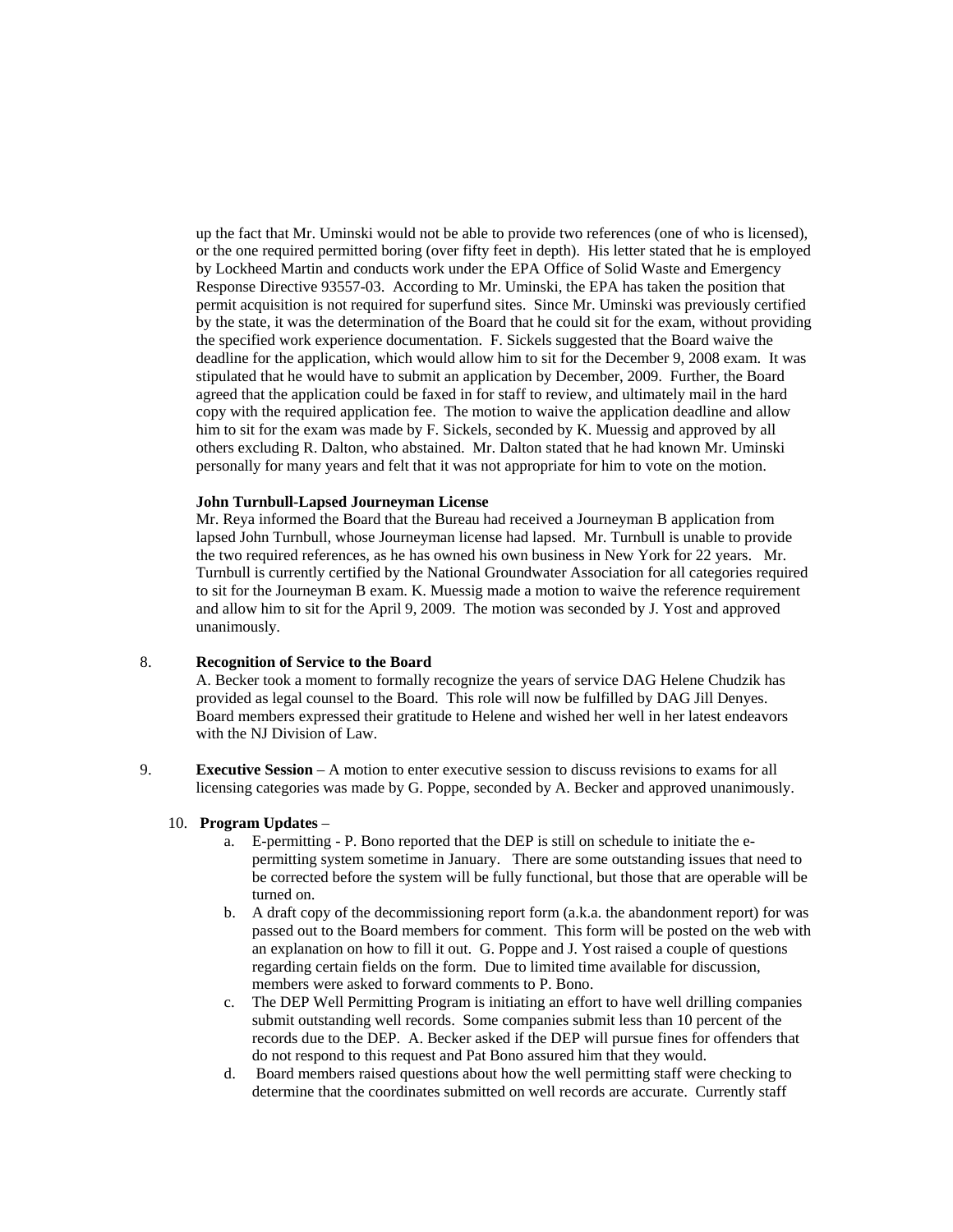does do a check against the DEP's I-map system to see if the proposed location matches the address of the property. Locations reported on the well records are being checked inhouse. However, limited staff resources have precluded actual field checks to determine exact accuracy of the reported coordinates. F. Sickels stated that if assistance can be secured, the DEP would like to conduct at least random spot checks to establish the accuracy of the submitted location information. Staff will continue to seek opportunities for assistance with this project.

## Lunch Break

Prior to the beginning of several scheduled presentations on DX geothermal systems, Board members took some time to review the information submitted by various parties.

#### 11. **Presentations** –

a. Total Green's DX geothermal system – Mr. Paul Auerbach, represents his company which is a distributor of a DX geothermal system. The presentation was general in nature and covered basic information such as the advantages of a geothermal system for homeowners. He estimated that 8-10 holes would be drilled for well-insulated home approx. 3000 square foot in size. Twelve holes per field will 72,000 BTU's. The tubing material used to circulate the cooling/heating fluids is refrigerant grade copper. The system uses mason grade sand instead of grout in the installed wells. Mr. Auberbach claims the oldest systems are about 15 years old and that the cathode needs to be replaced every 5 years in areas of high acidity.

F. Sickels explained that this raises a concern to the DEP since there is no good mechanism to insure that the system owners would replace cathodes when needed and that certain portions of the state have very high acidic groundwaters at the depths these wells would be installed. Specifically, Mr. Auerbach is requesting that his system be granted a deviation from meeting a number of well construction requirements: the requirement to have a licensed driller install the well system, grouting the well, and the use of copper as the casing material. There was a discussion by several board members to explain that current grout requirements along with the casing requirement are set so that these systems can withstand the corrosivity of the geology and waters through which they pass. Mr. Auerbach argued that any cementitious grout would diminish the corrosion control protection applied to the copper piping. Regarding Mr. Auerbach's request to grant a deviation from the well regulations to allow for the installation of this particular DX geothermal system, F. Sickels explained that deviations are site specific and this request was technology specific. Therefore, the DEP would need to determine if there is a vehicle that would allow for a new technology to be accepted without a regulation change. The Board's new legal counsel, Ms. J. Denyes, will get back to DEP staff on that issue.

b. Earth Linked Technologies - Hal Roberts, CEO of EarthLinked Technologies, which is a manufacturer of a DX geothermal system. Mr. Roberts submitted a package of information to members for their review and consideration. Mr. Roberts claims that Florida has given a blanket approval for the installation of these systems. Several other associates working with Earth Linked Tech raised a number of additional concerns or objections to complying with NJ state well construction regulations. Tom Ambrosio, Mel Hensch of Energy Star Partner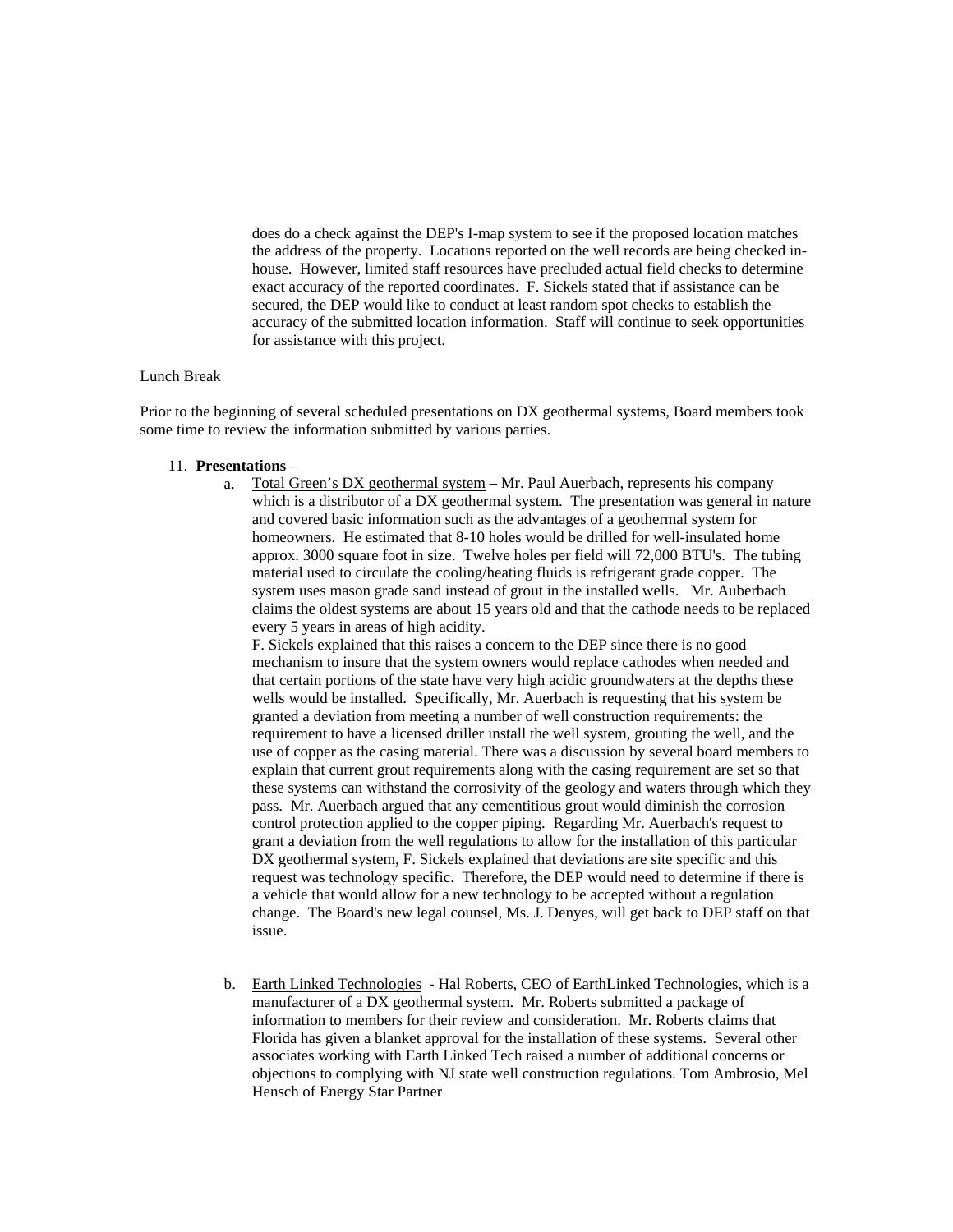13. **Discussion of additional well construction materials under review by the Board** – Earth Source Energy - manufacturer of DX geothermal system from Mass submitted a package. This system uses T-111 grout (cementitious thermally enhanced grout), copper tubing and NU22B refrigerant (AKA R-422B).

A brief summary of the DX geothermal systems that have requested DEP approval for installation in NJ are summed up as follows:

Earthlinked system:

- Refrigerant: R-22 and R-407C (Genetron 22 and Genetron 407C are both manufactured by Honeywell)
- **Lubricant-mineral oil: SUNISCO 3GS Refrigerant Oil**
- Grout: bentonite or cement based geothermal grout

Total Green/ECR System:

- Refrigerant: R-22 (Genetron 22)
- Lubricant: mineral oil (no further specifics)
- Grout no grout, mason's sand

EarthSource Energy System:

- Refrigerant: NU22B (aka R-422B), Manufactured by Icor International
- Lubricant: Not specified
- Grout: T-111 grout (cementitious thermally enhanced grout)

The systems are typically comprised of copper tubing (7/8" supply, 3/8" return), which is installed in diagonally-drilled boreholes that range from approximately 50 ft. to 100 ft deep. We have MSDS sheets for all three refrigerants. Additionally, the Earthlinked submittal contains some documentation regarding case studies and EPA correspondence concerning R-22.

K. Muessig will contact the appropriate state program in New Hampshire for their regulations on geothermal well systems.

Hardin Geotechnologies – Has previously requested the Board to endorse the use of their PVC pipe for geothermal systems in NJ. Previously, G. Poppe indicated he was not able to get the sample pieces of pipe to work according to the design in the Hardin presentation. A. Becker reported that he has discussed the design of the pipe with several colleagues for their opinion. They doubted the design would work as indicated since grout under pressure comes out wherever the differential pressure is lowest. This would mean that the grout would end up at (top/bottom) along the length of pipe (casing) in such a way as to leave sections of the annulus devoid of grout. A more detailed review cannot be completed until Hardin submits additional information.

### 14**. Ongoing Topics of Discussion**

Continuing Education Program - Although an amendment to the Subsurface and Percolating Waters Act now requires continuing education credits for renewing driller licenses, the DEP has not yet developed such a program. The BWS&WP has been unable to hire staff to develop the continuing education program. F. Sickels suggested that such a program would have to be out sourced given the restrictions on hiring. A. Becker suggested that staff contact the state of Florida to learn more about their licensing program, which is conducted via a third party.